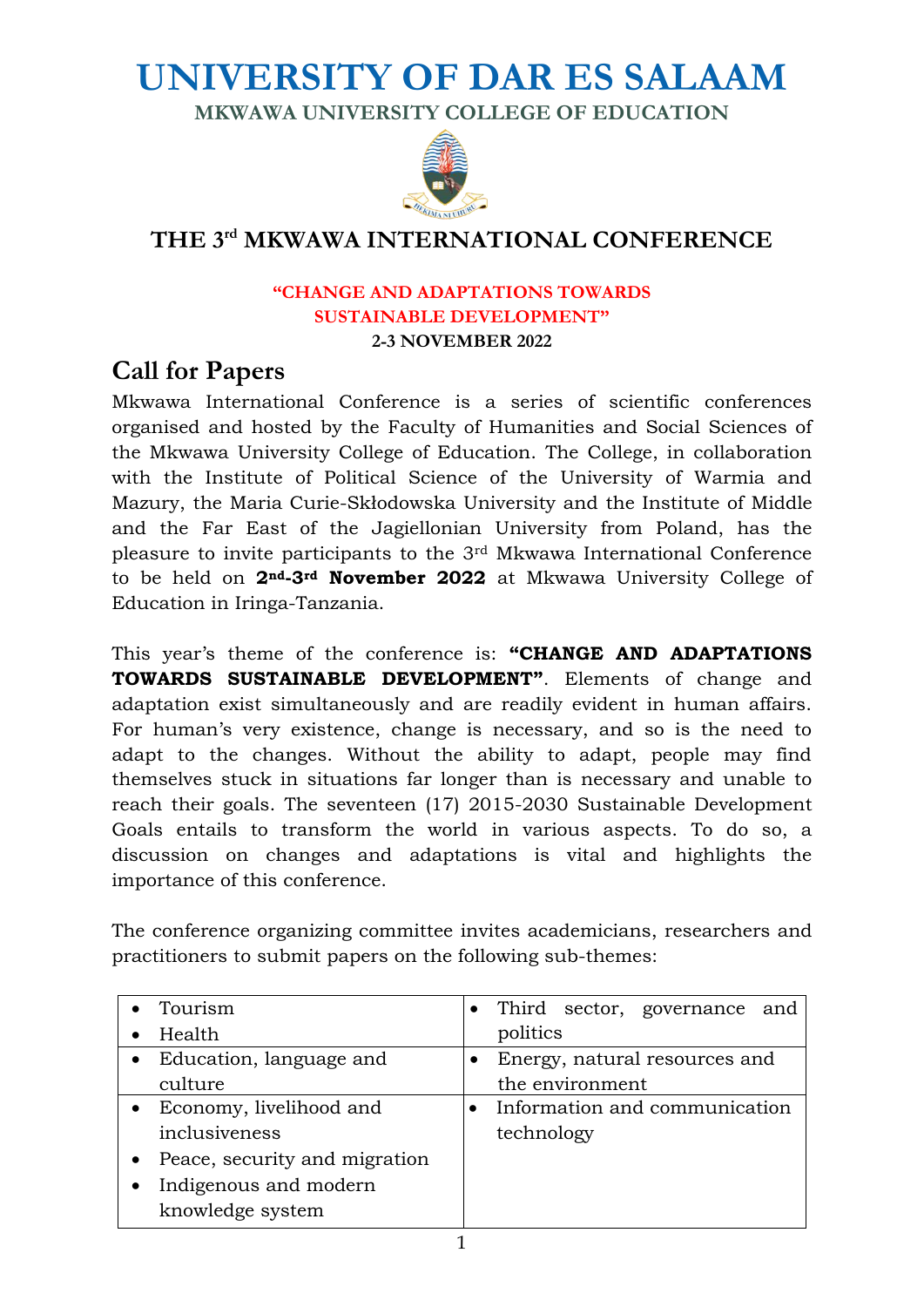### **GUIDELINES FOR PAPER SUBMISSION**

- 1. Abstracts, in not more than 300 words, should reach the Conference Organizing Committee **by 31st July 2022** via e-mail: fohssconference@muce.ac.tz and a copy to [edwardmgaya@yahoo.co.uk](mailto:edwardmgaya@yahoo.co.uk) and [jgilarowski@gmail.com](mailto:jgilarowski@gmail.com)
- 2. The Conference Organizing Committee will review the abstracts submitted and send acceptance notification to the authors by **15th August 2022**.
- 3. Full papers typed in MS-Word format (Times New Roman, font size 12) with a title, name of the author(s), and affiliations should reach the Conference Organizing Committee by **10th October 2022** (e-mails as above).
- 4. The duration of the oral presentation of the selected papers will be 20 minutes.
- 5. The presented papers will be blindly peer-reviewed for publication in an edited book after the conference.
- 6. Registration for the presenters and other participants will take place at the University Campus on Wednesday 2nd November 2022, from 9.00 to 10.00 am.
- 7. Registration Fee Categories.
	- Research Scholars with papers: US\$75 (Tsh. 150,000)
	- Research Scholars without papers: US\$25; (Tsh. 50,000)

Payment may be made in an equivalent amount in Tanzanian shillings. The participants will have to pay the registration fee through **CRDB Bank, Mkwawa Branch, account number 0150592916700 with the name Mkwawa University College Expenditure,** and keep the pay-inslip that will be used to obtain a receipt during registration.

- 8. Accommodation: There are different accommodation options in Iringa Municipality. Mkwawa University College of Education will only assist participants on hotel reservation matters in Iringa town. Participants who come from outside Tanzania are advised to book hotels in advance if they decide to spend some days in Dar es Salaam or any other city within Tanzania.
- 9. Travel: Iringa Municipality is located 505 km. from Dar es Salaam and 250 km. from Dodoma, the capital of Tanzania. Some buses operate between Dar es Salaam and Iringa daily at approximately US\$ 25 return fare. You can catch these buses at the up-country Magufuli Bus Terminal (MBT). There are also flight services available between Dar es Salaam and Iringa. Iringa is also accessible by buses from all major cities in the Country. The participants are advised to inform the Organizing Committee, in advance, of their arrival and departure dates